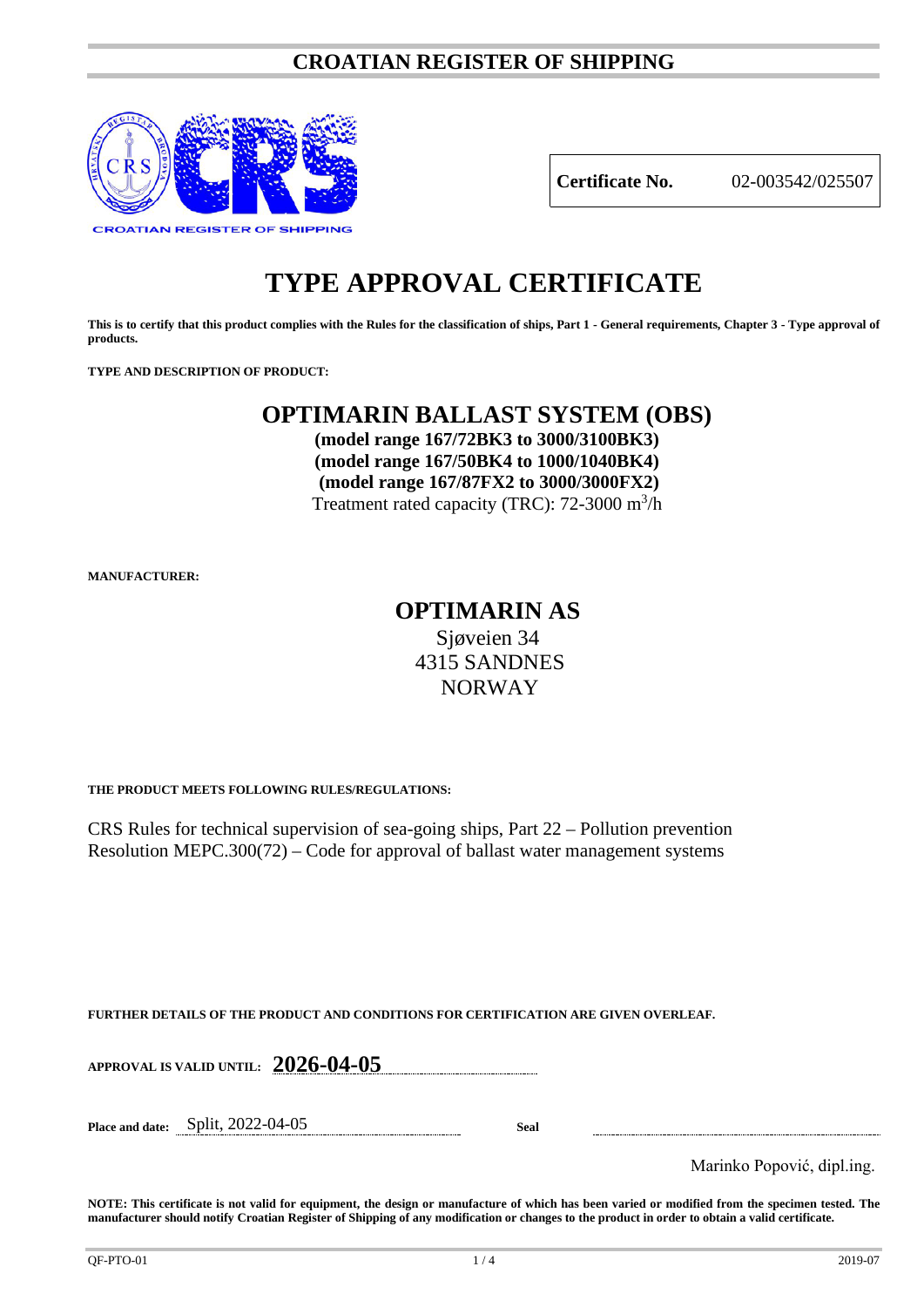

### **DETAILED PRODUCT DESCRIPTION:**

Ballast water management system using filtration and UV disinfection at ballast water uptake and UV disinfection at ballast water discharge.

UV system is formed by number of UV chambers installed in parallel configuration using specific manifolds as listed below:

UV models: 167, 334, 500, 667, 834, 1000, 1167, 1334, 1500, 1667, 1834, 2000, 2167, 2334, 2500, 2667, 2834 and 3000

| <b>Manifold model</b> | <b>TRC</b><br>(m3/h) | Number of UV<br>reactors | <b>Manifold model</b> | <b>TRC</b><br>(m3/h) | Number of UV<br>reactors |
|-----------------------|----------------------|--------------------------|-----------------------|----------------------|--------------------------|
| Type 1 DN150          | 167                  | 1                        | Type 2 DN200          | 334                  | 2                        |
| Type 1 DN200          | 334                  | $\overline{2}$           | Type 2 DN250          | 500                  | 3                        |
| Type 1 DN250          | 500                  | 3                        | Type 2 DN300          | 667                  | $\overline{4}$           |
| Type 1 DN300          | 667                  | $\overline{4}$           | Type 2 DN300          | 834                  | 5                        |
| Type 1 DN300          | 834                  | 5                        | Type 2 DN350          | 1000                 | 6                        |
| Type 1 DN350          | 1000                 | 6                        | Type 2 DN400          | 1167                 | $\overline{7}$           |
| Type 1 DN400          | 1167                 | $\overline{7}$           | Type 2 DN400          | 1334                 | 8                        |
| Type 1 DN400          | 1334                 | 8                        | Type 2 DN400          | 1500                 | 9                        |
| Type 1 DN400          | 1500                 | 9                        | Type 2 DN500          | 1667                 | 10                       |
| Type 1 DN500          | 1667                 | 10                       | Type 2 DN500          | 1834                 | 11                       |
| Type 1 DN500          | 1834                 | 11                       | Type 2 DN500          | 2000                 | 12                       |
| Type 1 DN500          | 2000                 | 12                       | Type 2 DN500          | 2167                 | 13                       |
| Type 1 DN500          | 2167                 | 13                       | Type 2 DN500          | 2334                 | 14                       |
| Type 1 DN500          | 2334                 | 14                       | Type 2 DN500          | 2500                 | 15                       |
| Type 1 DN500          | 2500                 | 15                       | Type 2 DN500          | 2667                 | 16                       |
|                       |                      |                          | Type 2 DN600          | 2834                 | 17                       |
|                       |                      |                          | Type 2 DN600          | 3000                 | 18                       |

| <b>Boll &amp; Kirch</b><br>aquaBoll 6.18.3<br>$(25 \mu m)$ | Model           | <b>Flow range</b><br>(m3/h) | <b>Boll &amp; Kirch</b><br>aquaBoll BWT<br>$(25 \mu m)$ | Model      | <b>Flow range</b><br>(m3/h) |
|------------------------------------------------------------|-----------------|-----------------------------|---------------------------------------------------------|------------|-----------------------------|
| aquaBoll 273                                               | 72BK MK3 (EX)   | 19-72                       | aquaBoll BWT DN80                                       | 50BK MK4   | $8 - 50$                    |
| aquaBoll 324                                               | 94BK MK3 (EX)   | 19-94                       | aquaBoll BWT DN100                                      | 100BK MK4  | 15-100                      |
| aquaBoll 356                                               | 204BK MK3 (EX)  | 24-204                      | aquaBoll BWT DN150                                      | 170BK MK4  | 23-170                      |
| aquaBoll 419                                               | 378BK MK3 (EX)  | 33-378                      | aquaBoll BWT DN200                                      | 340BK MK4  | 51-340                      |
| aquaBoll 521                                               | 518BK MK3 (EX)  | 33-518                      | aquaBoll BWT DN250                                      | 515BK MK4  | 59-515                      |
| aquaBoll 600                                               | 614BK MK3 (EX)  | 34-614                      | aquaBoll BWT DN300                                      | 770BK MK4  | 88-770                      |
| aquaBoll 750                                               | 1274BK MK3 (EX) | 50-1274                     | aquaBoll BWT DN350                                      | 1040BK MK4 | 109-1040                    |
| aquaBoll 900                                               | 1384BK MK3 (EX) | 47-1384                     |                                                         |            |                             |
| aquaBoll 1000                                              | 2040BK MK3 (EX) | 47-2040                     |                                                         |            |                             |
| aquaBoll 1100                                              | 3100BK MK3 (EX) | 69-3100                     |                                                         |            |                             |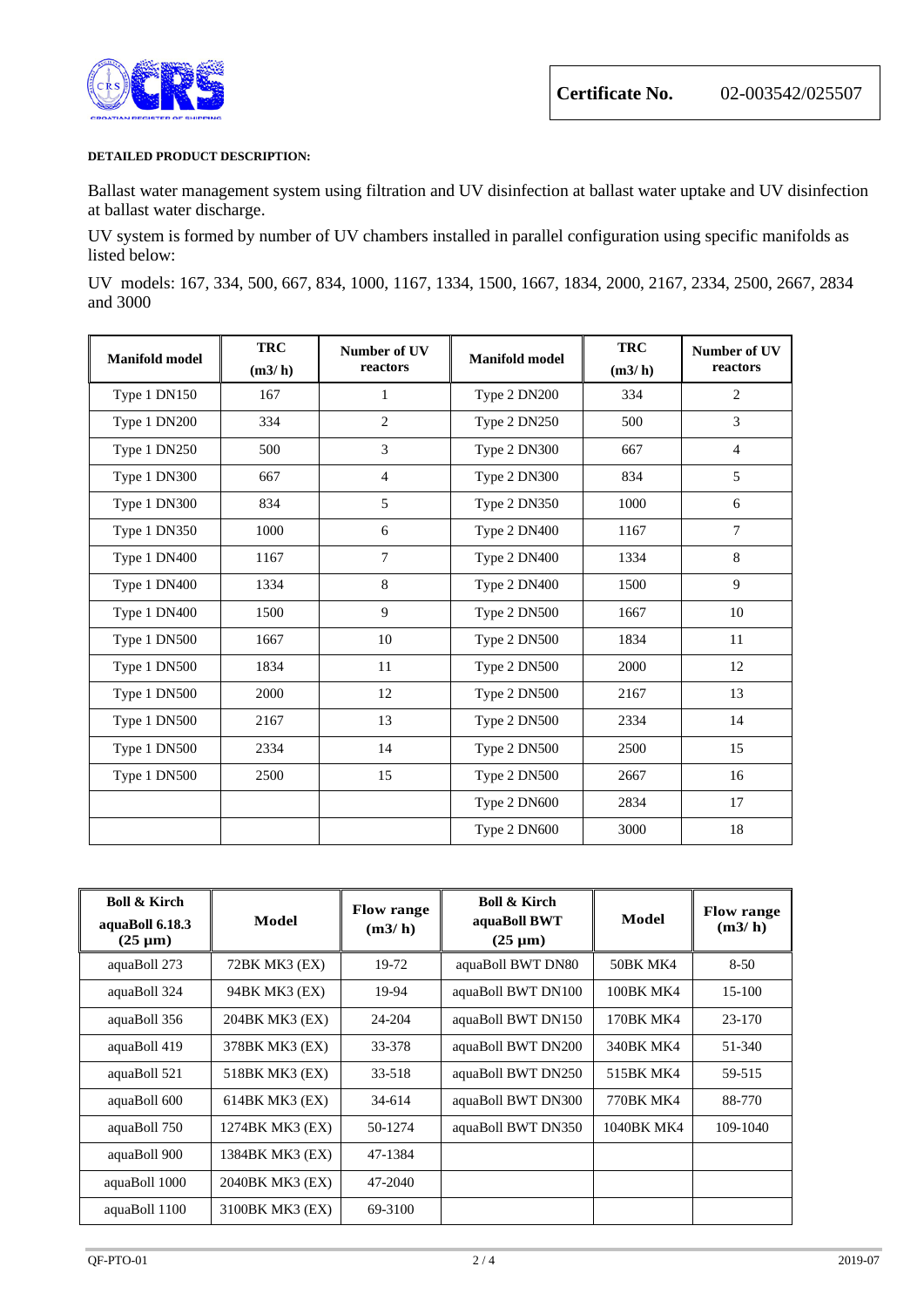

| <b>Filtrex ACB</b><br>$(20 \mu m)$ | Model           | <b>Flow range</b><br>(m3/h) |
|------------------------------------|-----------------|-----------------------------|
| ACB-906-100                        | 87FX MK2 (EX)   | 15-87                       |
| ACB-910-150                        | 135FX MK2 (EX)  | 25-135                      |
| ACB-915-150                        | 190FX MK2 (EX)  | 35-190                      |
| ACB-935-200                        | 255FX MK2 (EX)  | 35-255                      |
| ACB-945-200                        | 340FX MK2 (EX)  | 45-340                      |
| ACB-955-250                        | 515FX MK2 (EX)  | 50-515                      |
| ACB-985-300                        | 770FX MK2 (EX)  | 65-770                      |
| ACB-999-350                        | 1040FX MK2 (EX) | 95-1040                     |
| ACB-9100-400                       | 1500FX MK2 (EX) | 126-1500                    |
| ACB-9120-500                       | 2100FX MK2 (EX) | 126-2100                    |
| ACB-9200-600                       | 3000FX MK2 (EX) | 126-3000                    |

## **APPLICATION / LIMITATIONS:**

Salinity: no limitation

Temperature of ballast water: no limitation

Minimum holding time between uptake and discharge: no limitation

Minimum UV intensity (IMO Mode):

150 W/m2 at reduced flow (24% TRC)

400 W/m2 at full flow (TRC)

Minimum UV intensity (USCG Mode): 400 W/m<sup>2</sup> at reduced flow (24% TRC) and 1100 W/m<sup>2</sup> at full flow (TRC) Minimum/ maximum working pressure: 1,5 bar/ 10 bar

Differential pressure triggering backflush: 0,3 bar (Filtrex)/ 0,38 bar (Boll&Kirch)

## **HAZARDOUS AREA/ EX-PROOF**

Optimarin Ballast System Ex (OBS Ex) can be installed in hazardous area zone 1, gas group IIB and temperature class T4. Cabinets are to be installed in safe zone.

### **TYPE APPROVAL DOCUMENTATION:**

| <b>Description</b> | <b>Title</b>                                                                                                       | Drawing no.                |
|--------------------|--------------------------------------------------------------------------------------------------------------------|----------------------------|
| System drawings    | Flow diagram<br>Flow diagram Ex<br>Flow diagram (stripping with filter)<br>Flow diagram (stripping without filter) | 300000<br>Rev. 6           |
|                    | Wiring diagrams with UV                                                                                            | 500000<br>Rev.5            |
| Component drawings | Filter BK MK3 (Ex), BK MK4, FX MK2 (Ex)<br>Manifold system 1 and 2<br>UV chambers                                  | 1xxxxx<br>See BOM<br>Rev.2 |